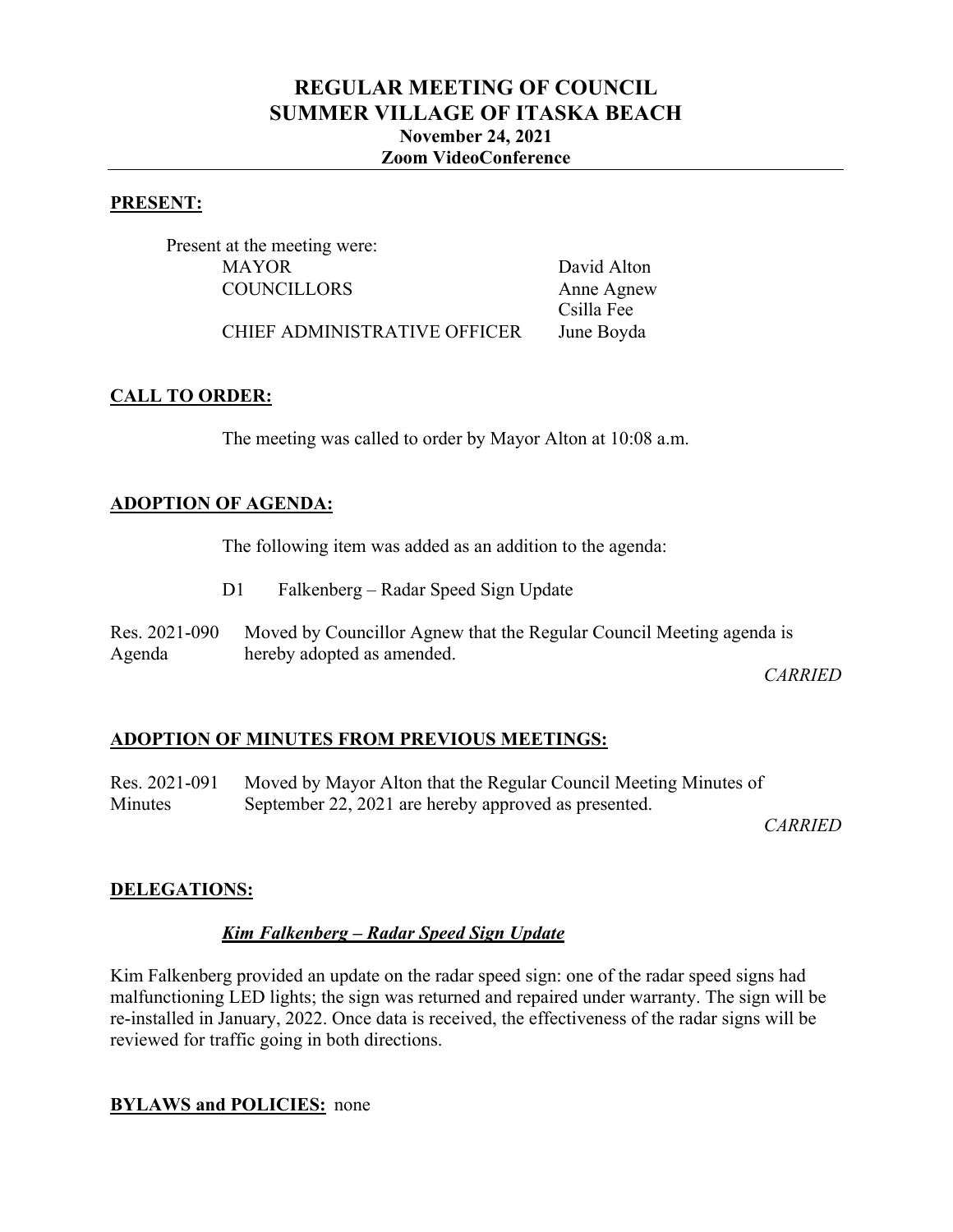#### **BUSINESS:**

#### *McElhanney – Stormwater Management Assessment*

Res. 2021-092 Planning Moved by Councillor Fee that the topic be tabled to the next Regular Council Meeting with a representative from McElhanney Ltd. to attend the Council meeting to discuss the project in detail and appropriate timing of implementing the project.

*CARRIED*

#### *Alberta Municipal Affairs – 2020 Municipal Indicator Results*

Res. 2021-093 Correspondence information. Moved by Councillor Agnew that the correspondence be accepted as

*CARRIED*

#### *Assessment Review Board - Agreement*

Res. 2021-094 Agreement Moved by Councillor Agnew that Memorandum of Agreement with Capital Region Assessment Services Commission is hereby approved. *CARRIED*

#### *Muniware – 2022 Software License and Support Agreements*

Res. 2021-095 Agreement Moved by Mayor Alton that the 2022 Software License and Support Agreements with Municipal Information Systems Inc. is hereby approved.

*CARRIED*

#### *Waste Collection Contract*

|           | Res. 2021-096 Moved by Mayor Alton that the proposal by GFL Environmental Inc. for a five- |
|-----------|--------------------------------------------------------------------------------------------|
| Agreement | year waste services agreement is hereby approved.                                          |

*CARRIED*

#### **COUNCIL REPORTS:**

Mayor Alton attended the PLWA Watershed 101 meeting, and provided an update.

## **CAO REPORT:**

#### *Chief Administrative Officer Report*

Res. 2021-097 Report Moved by Councillor Fee that the Chief Administrative Officer report is hereby accepted.

*CARRIED*

#### *Development Officer – July - September, 2021 Memo*

Res. 2021-098 Report Moved by Councillor Fee that the Development Officer report is hereby accepted, and further that the Summer Village is not responsible for the survey costs incurred by Love.

*CARRIED*